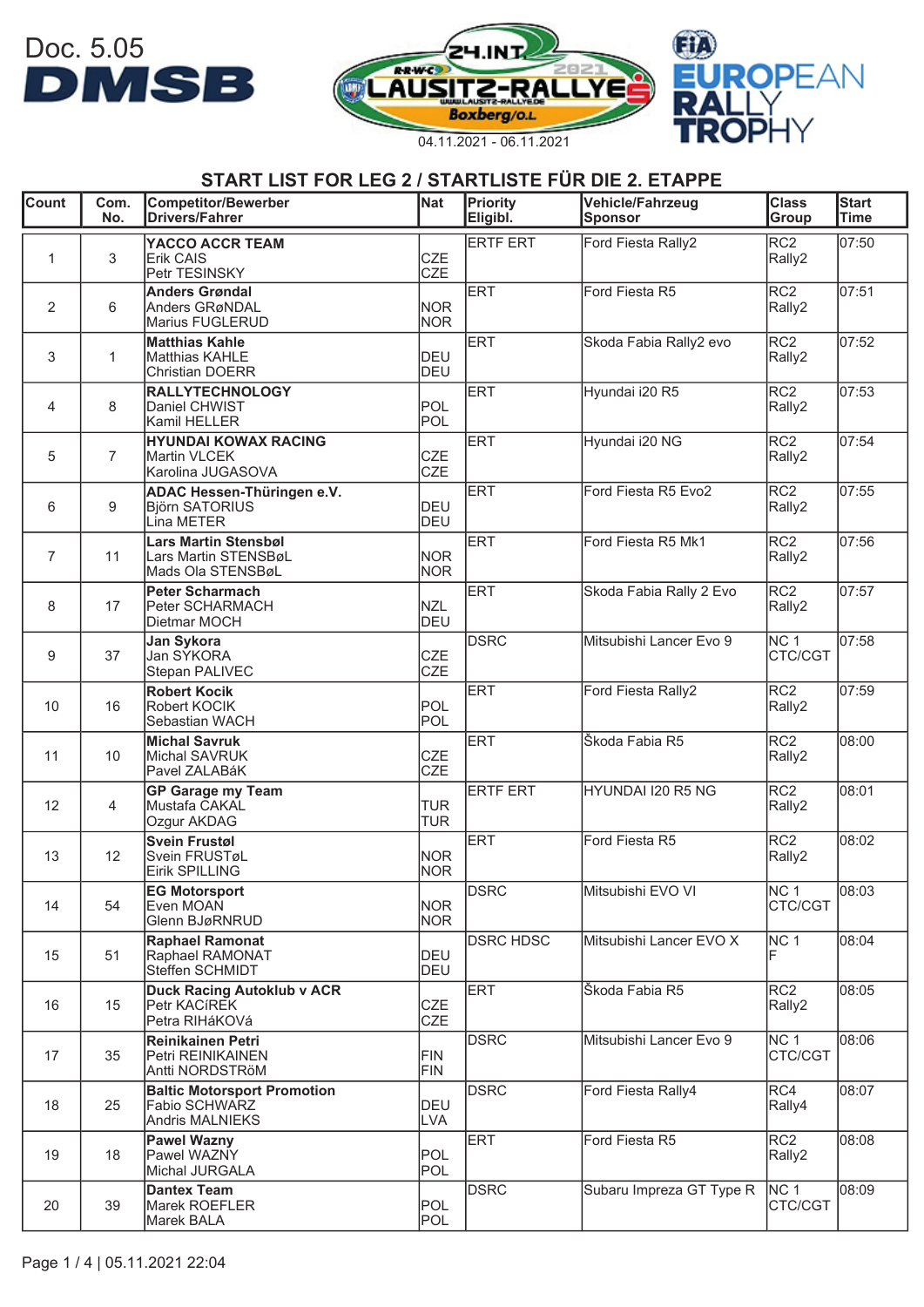





| <b>Count</b> | Com.<br>No. | <b>Competitor/Bewerber</b><br><b>Drivers/Fahrer</b>                 | Nat                      | Priority<br>Eligibl.                 | Vehicle/Fahrzeug<br><b>Sponsor</b> | $\overline{\text{Class}}$<br>Group | <b>Start</b><br><b>Time</b> |
|--------------|-------------|---------------------------------------------------------------------|--------------------------|--------------------------------------|------------------------------------|------------------------------------|-----------------------------|
| 21           | 34          | <b>Marc Bach</b><br>Marc BACH<br>Andre SEELISCH                     | <b>DEU</b><br>DEU        | <b>DSRC ADMV</b><br><b>HDSC</b>      | Mitsubishi Lancer EVO              | NC <sub>1</sub>                    | 08:10                       |
| 22           | 28          | <b>Tymoteusz Jocz</b><br>Tymoteusz JOCZ<br>Maciej JUDYCKI           | POL<br>POL               | ERT ERT2 DSRC Ford Fiesta            |                                    | RC4<br>Rally4                      | 08:11                       |
| 23           | 53          | Lazar Kan<br>Lazar KAN<br>Normunds KOKINS                           | <b>DEU</b><br><b>LVA</b> | <b>DSRC</b>                          | Mitsubishi Lancer Evo IX           | NC <sub>1</sub>                    | 08:12                       |
| 24           | 31          | <b>Ken Milde</b><br>Ken MILDE<br>Aaron JUNGNICKEL                   | DEU<br><b>DEU</b>        | <b>DSRC ADMV</b><br><b>HDSC</b>      | Mitsubishi Evo 8                   | NC <sub>1</sub><br>CTC/CGT         | 08:13                       |
| 25           | 44          | Ingmar Wandner<br>Ingmar WANDNER<br><b>Hendrik WANDNER</b>          | DEU<br><b>DEU</b>        | <b>DSRC ADMV</b><br><b>HDSC</b>      | Mitsubishi Lancer Evolution        | NC <sub>1</sub><br>CTC/CGT         | 08:14                       |
| 26           | 33          | <b>Fechner Robby</b><br>Robby FECHNER<br>Florian PITZK              | <b>DEU</b><br><b>DEU</b> | <b>DSRC HDSC</b>                     | Mitsubishi Lancer Evo 6            | NC <sub>1</sub>                    | 08:15                       |
| 27           | 46          | <b>Marko Roch</b><br>Marko ROCH<br>Markus ROCH                      | <b>DEU</b><br><b>DEU</b> | <b>DSRC HDSC</b>                     | Subaru Impreza GT                  | NC <sub>1</sub><br>CTC/CGT         | 08:16                       |
| 28           | 40          | <b>Tomasz Kijanowski</b><br>Tomasz KIJANOWSKI<br>Malgorzata OPALKA  | POL<br>POL               | <b>DSRC</b>                          | Mitsubishi Lancer EVO X            | NC <sub>1</sub><br>CTC/CGT         | 08:17                       |
| 29           | 43          | <b>Pawel Hankiewicz</b><br>Pawel HANKIEWICZ<br>Jaroslaw HRYNIUK     | POL<br>POL               | <b>DSRC</b>                          | Subaru Impreza                     | NC <sub>1</sub><br>CTC/CGT         | 08:18                       |
| 30           | 47          | Bjørn Bækkevold<br>Bjørn BæKKEVOLD<br>Helen LUND                    | <b>NOR</b><br><b>NOR</b> | <b>DSRC</b>                          | Mitsubishi Lancer Evo IX           | NC <sub>1</sub><br>CTC/CGT         | 08:19                       |
| 31           | 48          | <b>Sven Senglaub</b><br>Sven SENGLAUB<br>Lydia ESCHENHORN           | DEU<br><b>DEU</b>        | <b>DSRC ADMV</b><br><b>HDSC SäRM</b> | Mitsubishi Lancer Evo 6            | NC <sub>1</sub>                    | 08:20                       |
| 32           | 52          | <b>Mikus Grantins</b><br>Mikus GRANTINS<br><b>Aldis HANZENS</b>     | <b>LVA</b><br><b>LVA</b> | <b>DSRC</b>                          | Mitsubishi Evo VI                  | NC <sub>1</sub><br>CTC/CGT         | 08:21                       |
| 33           | 82          | <b>Stephan Dammaschke</b><br>Stephan DAMMASCHKE<br>Hubertus SCHULZE | DEU<br><b>DEU</b>        | <b>DSRC</b>                          | Renault Clio Ragnotti              | NC <sub>3</sub><br>CTC/CGT         | 08:22                       |
| 34           | 66          | <b>Fabian Czub</b><br>Fabian CZUB<br>Piotr KORDOS                   | POL<br>POL               | <b>DSRC</b>                          | <b>BMW E46 325i</b>                | NC <sub>2</sub><br>CTC/CGT         | 08:23                       |
| 35           | 26          | <b>Sebastian Teter</b><br>Sebastian TETER<br>Michal MARCZEWSKI      | POL<br><b>POL</b>        | ERT ERT2 DSRC Citroen Ds3 R3         |                                    | RC4<br>R <sub>3</sub>              | 08:24                       |
| 36           | 5           | <b>Castrol Ford Team Turkiye</b><br>Sabri UNVER<br>Aras DINCER      | <b>TUR</b><br><b>TUR</b> | <b>ERT</b>                           | Ford Fiesta R5                     | RC <sub>2</sub><br>Rally2          | 08:25                       |
| 37           | 68          | Jan Schneider<br>Jan SCHNEIDER<br>Sascha WöLL                       | <b>DEU</b><br>DEU        | <b>DSRC HDSC</b>                     | BMW 318ti E36 Compact<br>Cup       | NC <sub>3</sub>                    | 08:26                       |
| 38           | 70          | <b>Rigo Sonntag</b><br>Rigo SONNTAG<br>Peter MESSERSCHMIDT          | DEU<br>DEU               | <b>DSRC ADMV</b><br><b>HDSC SäRM</b> | Honda Civic                        | NC <sub>3</sub>                    | 08:27                       |
| 39           | 90          | <b>KG-RT</b><br>Adrian PAWLOWSKI<br>Mateusz PAWLOWSKI               | POL<br>POL               | <b>DSRC</b>                          | Honda Civic                        | NC <sub>4</sub><br>CTC/CGT         | 08:28                       |
| 40           | 29          | <b>Movisport</b><br>Sergio Emiliano BIONDI<br>René MEIER            | <b>ARG</b><br>DEU        | ERT ERT2 DSRC Opel Adam R2           |                                    | RC4<br>Rally4                      | 08:29                       |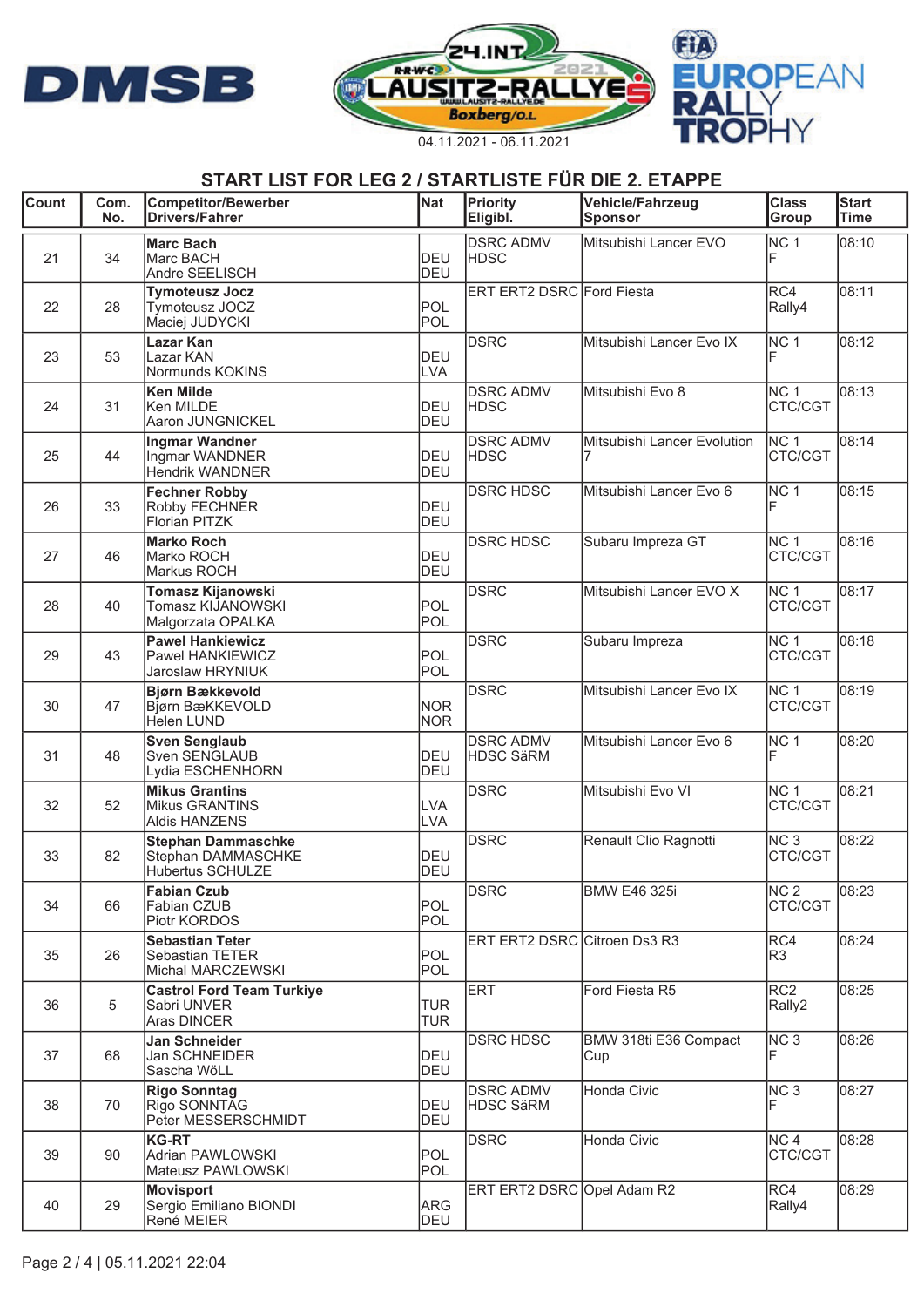





| Count | Com.<br>No. | <b>Competitor/Bewerber</b><br><b>Drivers/Fahrer</b>                 | <b>Nat</b>               | Priority<br>Eligibl.                                                     | <b>Vehicle/Fahrzeug</b><br>Sponsor                   | <b>Class</b><br>Group      | <b>Start</b><br>Time |
|-------|-------------|---------------------------------------------------------------------|--------------------------|--------------------------------------------------------------------------|------------------------------------------------------|----------------------------|----------------------|
| 41    | 85          | ADAC Hessen-Thüringen e.V.<br>Fabian SCHULZE<br>Jean IHLEFELDT      | <b>DEU</b><br>DEU        | <b>DSRC ADMV</b><br><b>HDSC SäRM</b>                                     | Suzuki Swift Sport<br>ADAC Hessen-Thüringen<br>le.V. | NC <sub>4</sub><br>lF.     | 08:30                |
| 42    | 57          | Ovidijus Knyšius<br>Ovidijus KNYšIUS<br>Silverijus LAP?NAS          | LTU<br>LTU               | <b>DSRC</b>                                                              | BMW <sub>E36</sub>                                   | NC <sub>2</sub><br>CTC/CGT | 08:31                |
| 43    | 87          | <b>Marius Dainys</b><br>Marius DAINYS<br>Ona JASINSKAITE            | LTU<br>LTU               | <b>DSRC</b>                                                              | <b>VW Polo GTI</b>                                   | NC <sub>4</sub>            | 08:32                |
| 44    | 78          | <b>Pierre Günther</b><br>Pierre GÜNTHER<br>Markus ERNST             | <b>DEU</b><br><b>DEU</b> | <b>DSRC HDSC</b>                                                         | Honda Civic Type R                                   | NC <sub>3</sub>            | 08:33                |
| 45    | 69          | <b>Thomas Schultz</b><br>Thomas SCHULTZ<br>Melanie SCHULTZ          | DEU<br><b>DEU</b>        | <b>DSRC HDSC</b>                                                         | Renault Clio III RS                                  | NC <sub>3</sub><br>F       | 08:34                |
| 46    | 93          | <b>Thomas Leonhardt</b><br>Thomas LEONHARDT<br>Tanja LEONHARDT      | DEU<br><b>DEU</b>        | <b>DSRC ADMV</b>                                                         | Audi B5 Quattro                                      | NC <sub>8</sub><br>G       | 08:35                |
| 47    | 64          | <b>Biorina Rally Team</b><br>Andrzej KRUSZEWSKI<br>Kaja KRUSZEWSKA  | POL<br>POL               | <b>DSRC</b>                                                              | <b>BMW E46 325ti</b>                                 | NC <sub>2</sub><br>CTC/CGT | 08:36                |
| 48    | 74          | <b>Wieslaw Zagon</b><br>Wieslaw ZAGON<br>Marek ZAKRZEWSKI           | POL<br>POL               | <b>DSRC</b>                                                              | RENAULT CLIO                                         | NC <sub>3</sub><br>CTC/CGT | 08:37                |
| 49    | 79          | <b>Daniel Habicht</b><br>Daniel HABICHT<br>Michael KELLER           | <b>DEU</b><br><b>DEU</b> | <b>DSRC HDSC</b>                                                         | BMW E30 318is Cup                                    | NC <sub>3</sub>            | 08:38                |
| 50    | 23          | Liam Müller<br>Liam MüLLER<br>Katharina MüLLER                      | <b>DEU</b><br><b>DEU</b> | ERT ERT2 ERTJ<br><b>DSRC</b>                                             | Opel Adam R2                                         | RC4<br>Rally4              | 08:39                |
| 51    | 77          | <b>Marc Sokolowski</b><br>Marc SOKOLOWSKI<br>Philipp DüRING         | <b>DEU</b><br><b>DEU</b> | <b>DSRC HDSC</b>                                                         | BMW E36 318ti Compact                                | NC <sub>3</sub>            | 08:40                |
| 52    | 45          | <b>Dirk Straße</b><br><b>Dirk STRAßE</b><br><b>Uwe NEUMANN</b>      | <b>DEU</b><br><b>DEU</b> | <b>DSRC HDSC</b>                                                         | Mitsubishi Galant                                    | NC <sub>1</sub><br>CTC/CGT | 08:41                |
| 53    | 56          | <b>Dirk Fischer</b><br><b>Dirk FISCHER</b><br>May FISCHER           | <b>DEU</b><br><b>DEU</b> | <b>DSRC HDSC</b>                                                         | BMW E36                                              | NC <sub>2</sub><br>F       | 08:42                |
| 54    | 30          | <b>Domin Mateusz</b><br>Mateusz DOMIN<br>Kevin KOMAR                | POL<br>POL               | ERT ERT2 DSRC Ford Fiesta R2                                             |                                                      | RC4<br>Rally4              | 08:43                |
| 55    | 21          | <b>Castrol Ford Team Turkiye</b><br>Ali TURKKAN<br>Onur VATANSEVER  | <b>TUR</b><br><b>TUR</b> | <b>ERTF ERT2F</b><br><b>ERTJF ERT</b><br><b>ERT2 ERTJ</b><br><b>DSRC</b> | Ford Fiesta Rally4                                   | RC4<br>Rally4              | 08:44                |
| 56    | 58          | Jürgen Krause<br>Jürgen KRAUSE<br>Philipp NENNINGER                 | DEU<br><b>DEU</b>        | <b>DSRC HDSC</b>                                                         | Volvo 244                                            | NC <sub>2</sub><br>IF      | 08:45                |
| 57    | 42          | <b>Karl Rumpler</b><br>Karl RUMPLER<br>Maria RUMPLER                | <b>AUT</b><br><b>AUT</b> | <b>DSRC</b>                                                              | Mitsubishi Lancer Evo 5                              | NC <sub>1</sub><br>CTC/CGT | 08:46                |
| 58    | 62          | <b>Meyer Norbert</b><br>Norbert MEYER<br>Steffen SCHROEN            | DEU<br><b>DEU</b>        | <b>DSRC ADMV</b><br><b>HDSC</b>                                          | <b>BMW E 46</b>                                      | NC <sub>2</sub>            | 08:47                |
| 59    | 59          | <b>Nerijus Kliokys</b><br>Nerijus KLIOKYS<br>Ernestas LAURINAVICIUS | LTU<br>LTU               | <b>DSRC</b>                                                              | <b>BMW 318</b>                                       | NC <sub>2</sub><br>CTC/CGT | 08:48                |
| 60    | 55          | <b>Andrzej Lapkiewicz</b><br>Andrzej LAPKIEWICZ<br>Marek KACZMAREK  | POL<br>POL               | <b>DSRC</b>                                                              | <b>BMW E 36</b>                                      | NC <sub>2</sub><br>CTC/CGT | 08:49                |